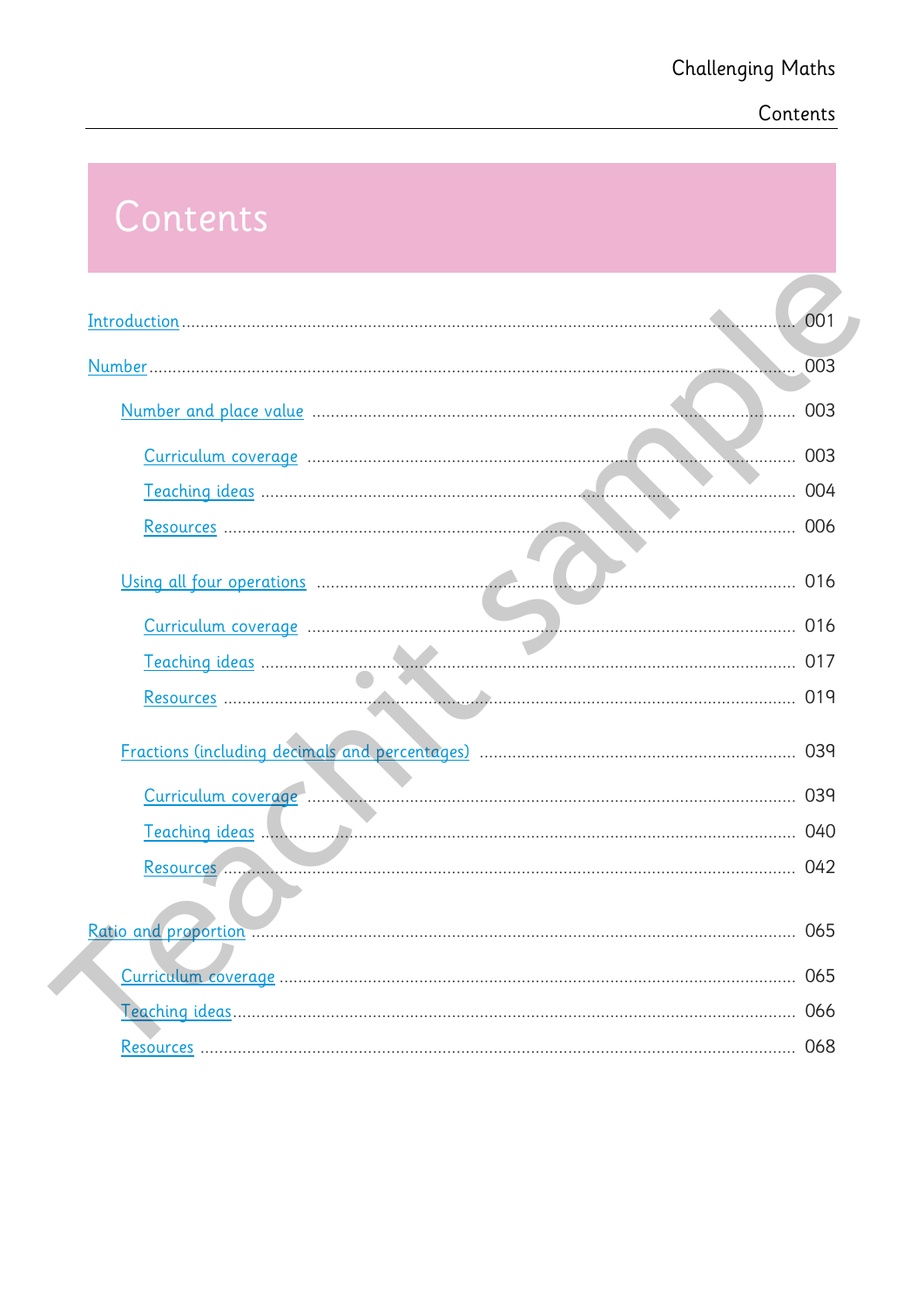| Contents |
|----------|
|          |
|          |
|          |
|          |
| . 093    |
| 093      |
| 094      |
| 096      |
|          |
| 110      |
|          |
|          |
|          |
|          |
| 123      |
| 123      |
| 124      |
| 126      |
| 137      |
| 137      |
| 138      |
| 140      |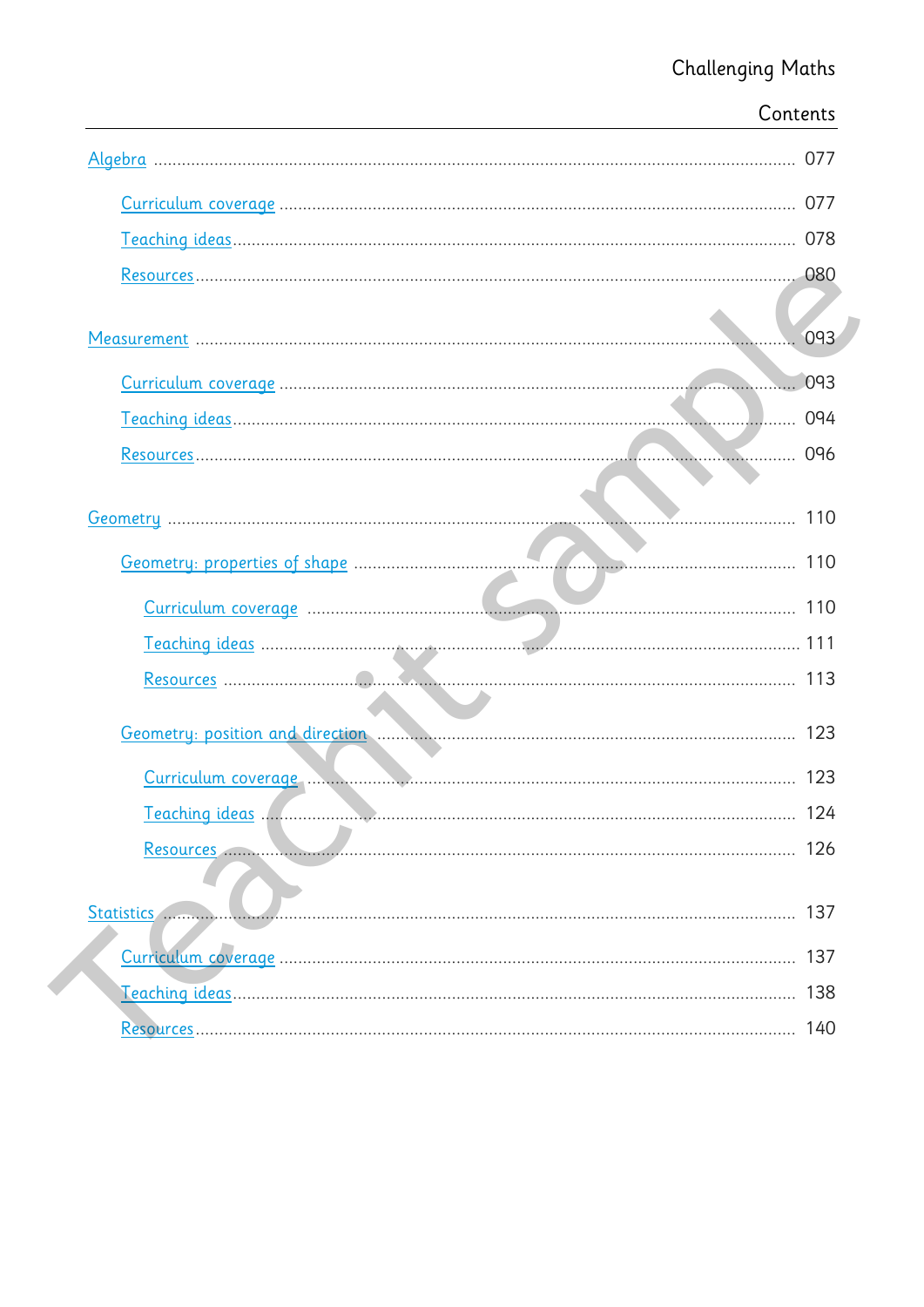### **Introduction**

# Introduction

This pack aims to support the teaching of the year 6 maths curriculum. It is organised into the six maths areas:

- Number
- Ratio and Proportion
- Algebra
- Measurement
- Geometry
- Statistics.

This pack is intended as a resource for the teacher to dip into as and when appropriate to support teaching and learning in the classroom, and all resources are accompanied by an answer sheet. Each area is supported by starter ideas, a selection of resources, taking it further suggestions to extend your children, and plenary ideas. Where possible, SAT style questions have also been included to help with revision. The pack is aimed at a mixed ability cohort but it is worth noting that some concepts and activities are designed to challenge your high achievers. This pack aims to support the teaching of the year 6 maths curriculum. This organised into the six<br>
maths areas:<br>
• Number<br>
• Radio and Proportion<br>
• Algebra<br>
• Measurement<br>
• Geometry<br>
• Statistics.<br>
• This pack is intend

We hope you enjoy using this pack. If you have any questions, please get in touch: email support@teachitprimary.co.uk or call us on 01225 788851. Alternatively, you might like to give some feedback for other Teachit Primary members – you can do this by adding a comment on the Challenging Maths UKS2 page on Teachit Primary (please log in to access this).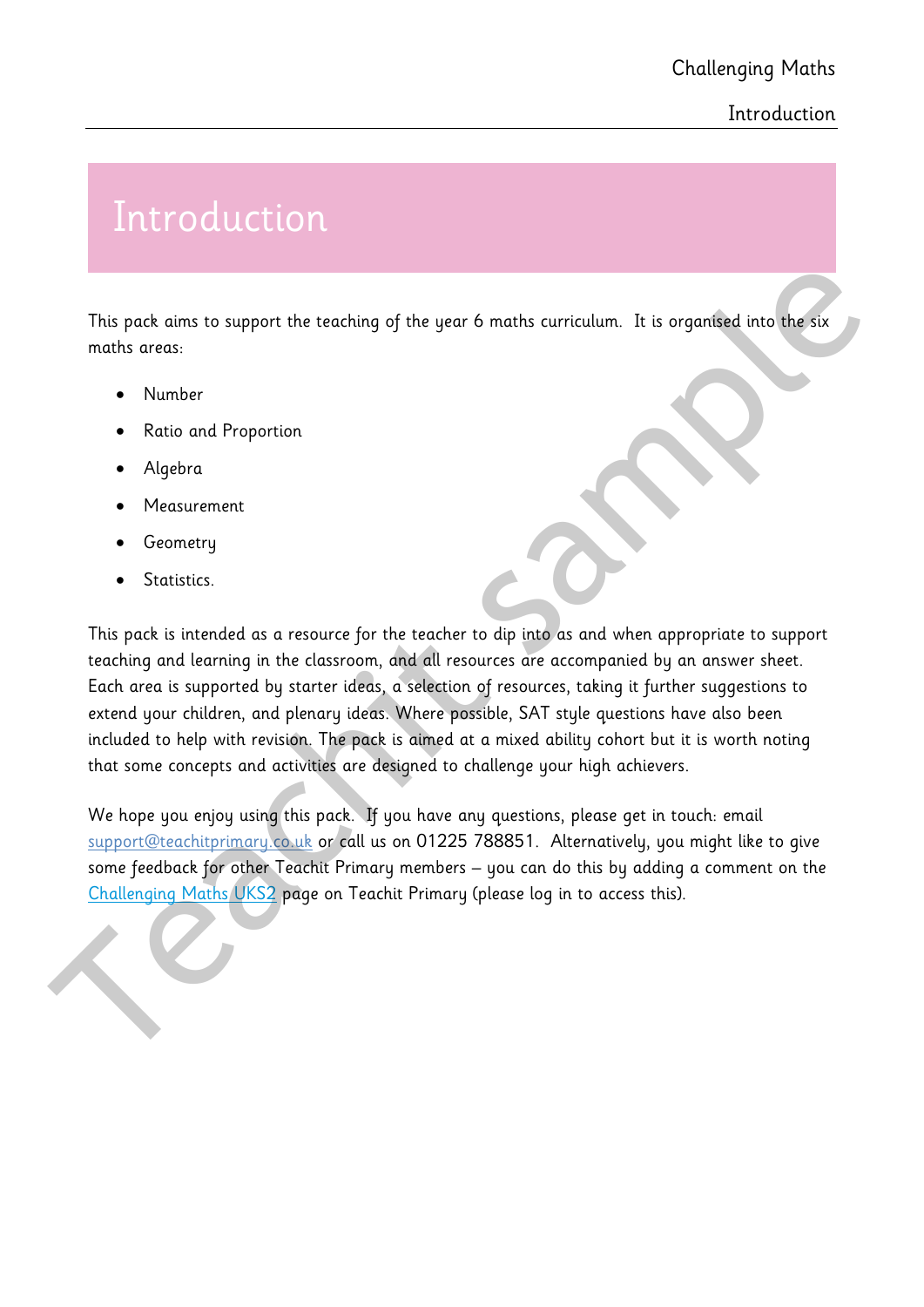# Section 2: Ratio and proportion

## Curriculum coverage

This section matches the requirements of the statutory guidance in the National Curriculum for maths as follows: Section 2: Ratio and proportion<br>
Curriculum coverage<br>
This section mathes the requirements of the statutory guidance in the National Curriculum for<br>
The section mathes the requirements of the statutory guidance in the Nati

## Year 6:

Pupils should be taught to:

- Solve problems involving the relative sizes of two quantities where missing values can be found by using integer multiplication and division facts.
- Solve problems involving the calculation of percentage (for example, of measures, such as 15% of 360) and the use of percentages for comparison.
- Solve problems involving similar shapes where the scale factor is known or can be found.
- Solve problems involving unequal sharing and grouping using knowledge of fractions and multiples.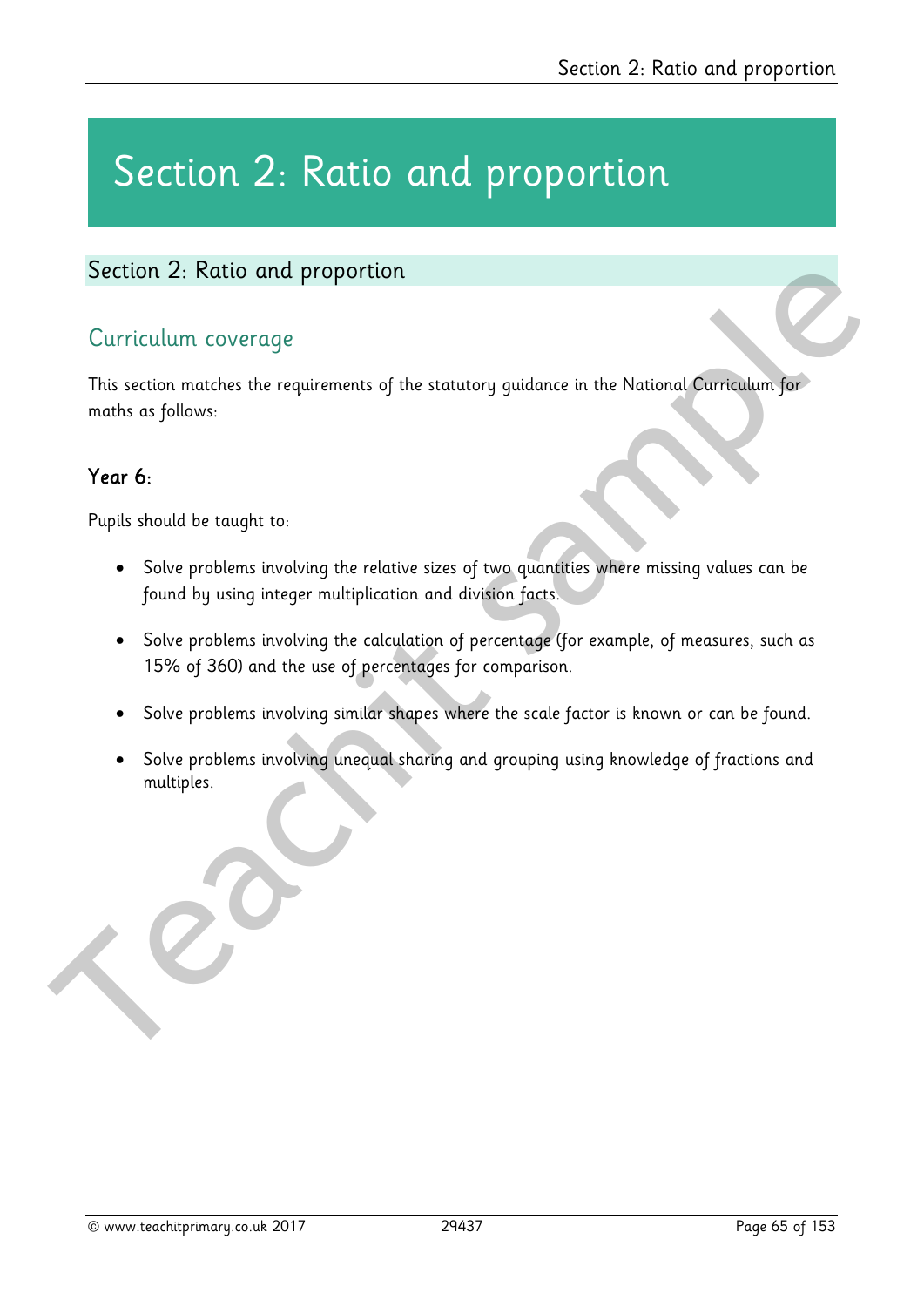## Starters:

• Sort the class!: Your class makes the perfect visual introduction to ratio and proportion. Ask the children to group themselves according to a category, for example: boys and girls, skirts and trousers, siblings and no siblings, ways of travelling to school etc., and express as a ratio.

For example, if exploring the ratio of boys and girls, you could generate the ratio 14:16 which can then be simplified to 7:8.

Using ratio to compare quantities (Resource 1): A fantastic PowerPoint which can be used as a starter or plenary. Questions are presented over two slides and follow a mastery approach. Can also be used as individual worksheets. Answers are displayed to allow for self-assessment.

## Mains:

- Understanding scale factors (Resource 2): A helpful introduction to both finding the scale factor and enlarging a shape. Includes a detailed example of how to find each and opportunities for children to apply their skills and knowledge to new examples.
- Ratio code breaker (Resource 3): A fun resource to allow children to apply their knowledge of factors to simplify the ratios and crack the code!

# Taking it further:

Ice cream problem: Write up the following problem for the children to discuss and solve.  $\bullet$ Encourage them to show all workings out.

Here are the ingredients for strawberry ice cream.

#### Strawberry ice cream recipe:

- cream 400ml
- milk 500ml
- egg yolks 4
- strawberries -120q
- sugar 100g

Question: George only has 300ml of cream to make strawberry ice cream. What weight of strawberries should he use?

Answer: 90g, as he uses one quarter less of cream, so needs one quarter less of strawberries.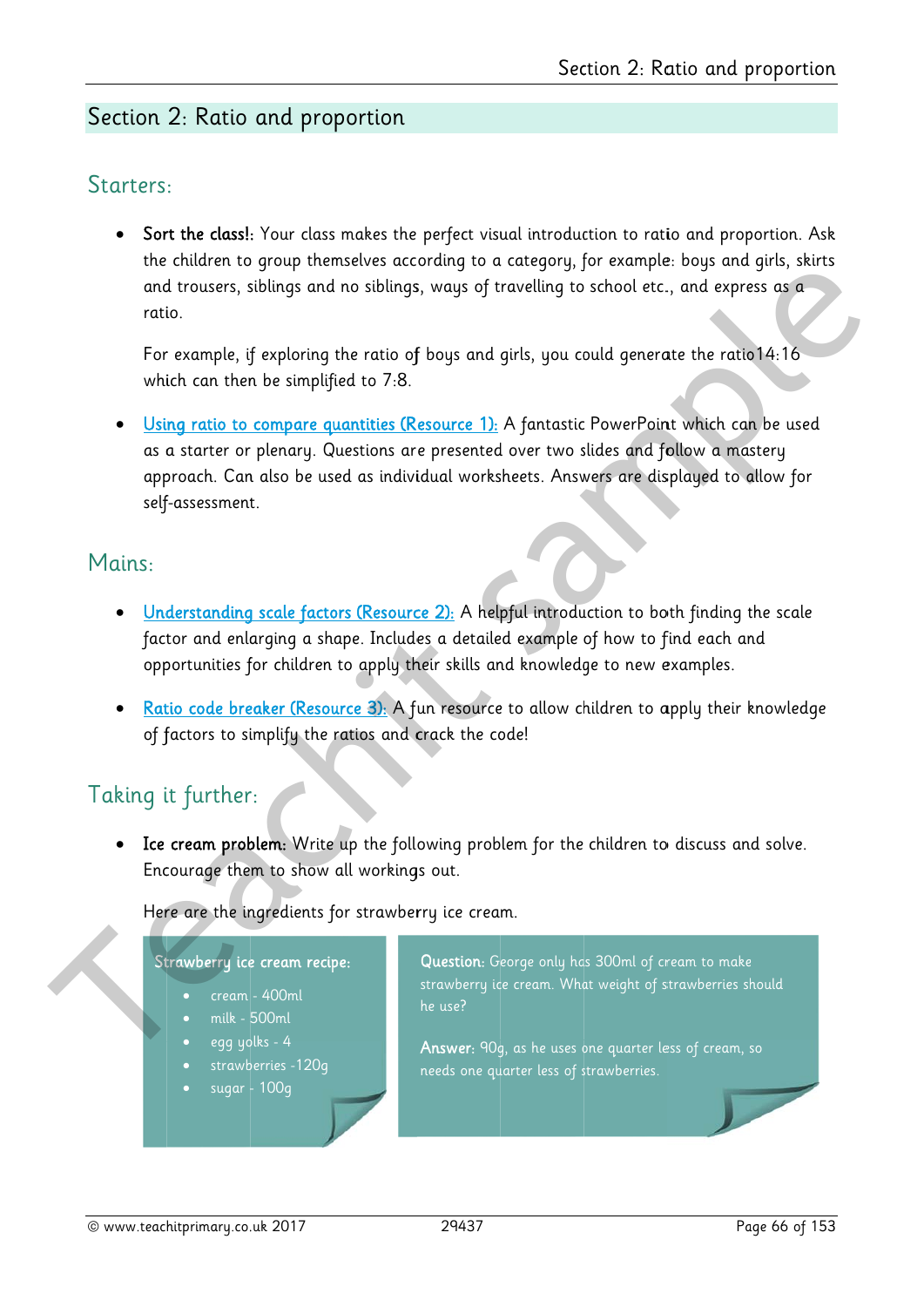You can encourage more confident children to scale down all of the ingredients so that the new recipe will be:

#### Strawberry ice cream recipe:

- cream 300ml
- milk 375ml
- egg yolks 3
- strawberries 90q
- sugar 75g

# Plenary ideas:

Mental maths: Strengthen mental maths skills by setting some 15 second type questions for  $\bullet$ children to respond to on their whiteboards. For example:

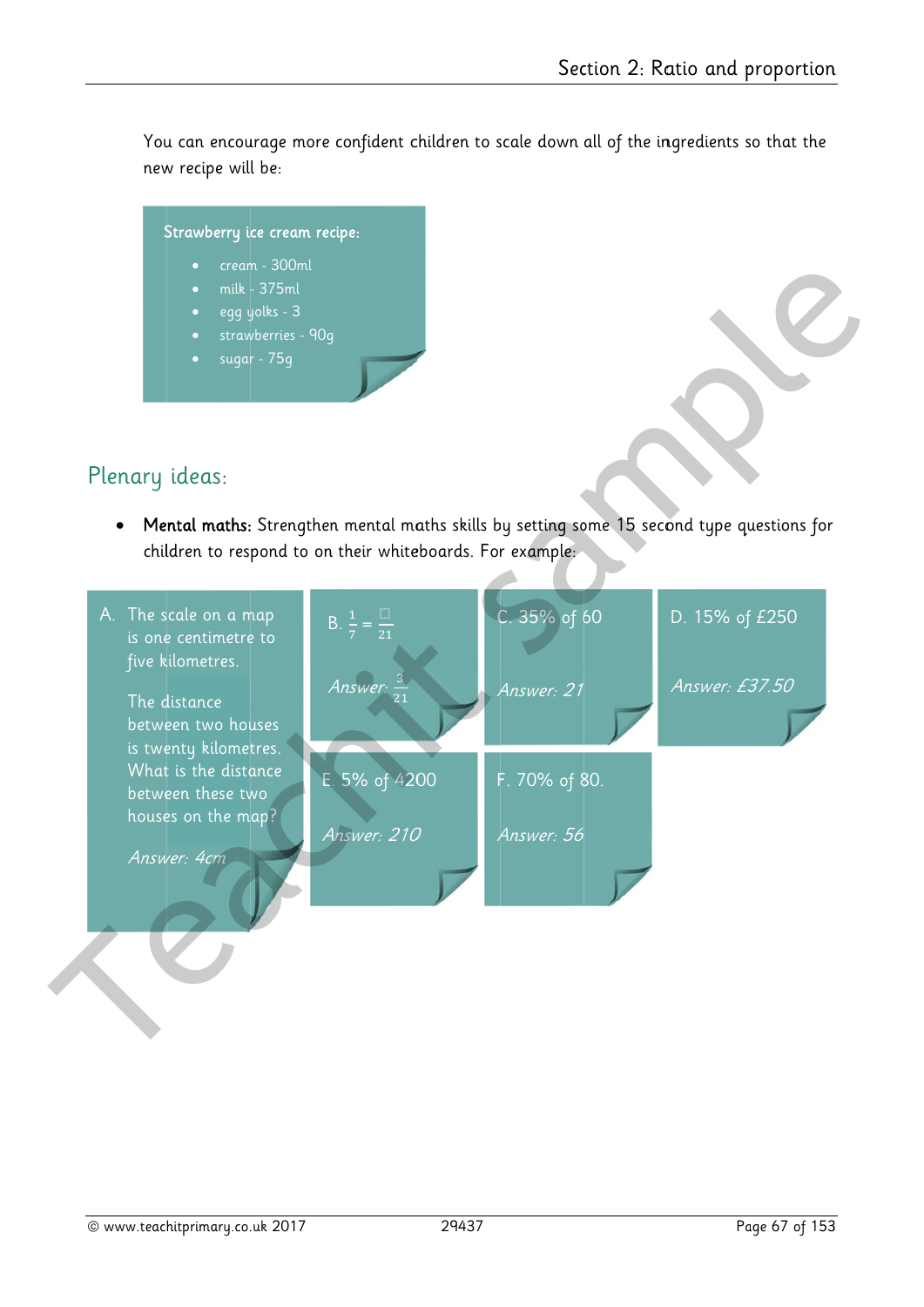## Resource 1 – Using ratio to compare quantities



To download this PowerPoint, go to the following page:

Teachit Primary members:

https://www.teachitprimary.co.uk/challenging-maths-powerpoints

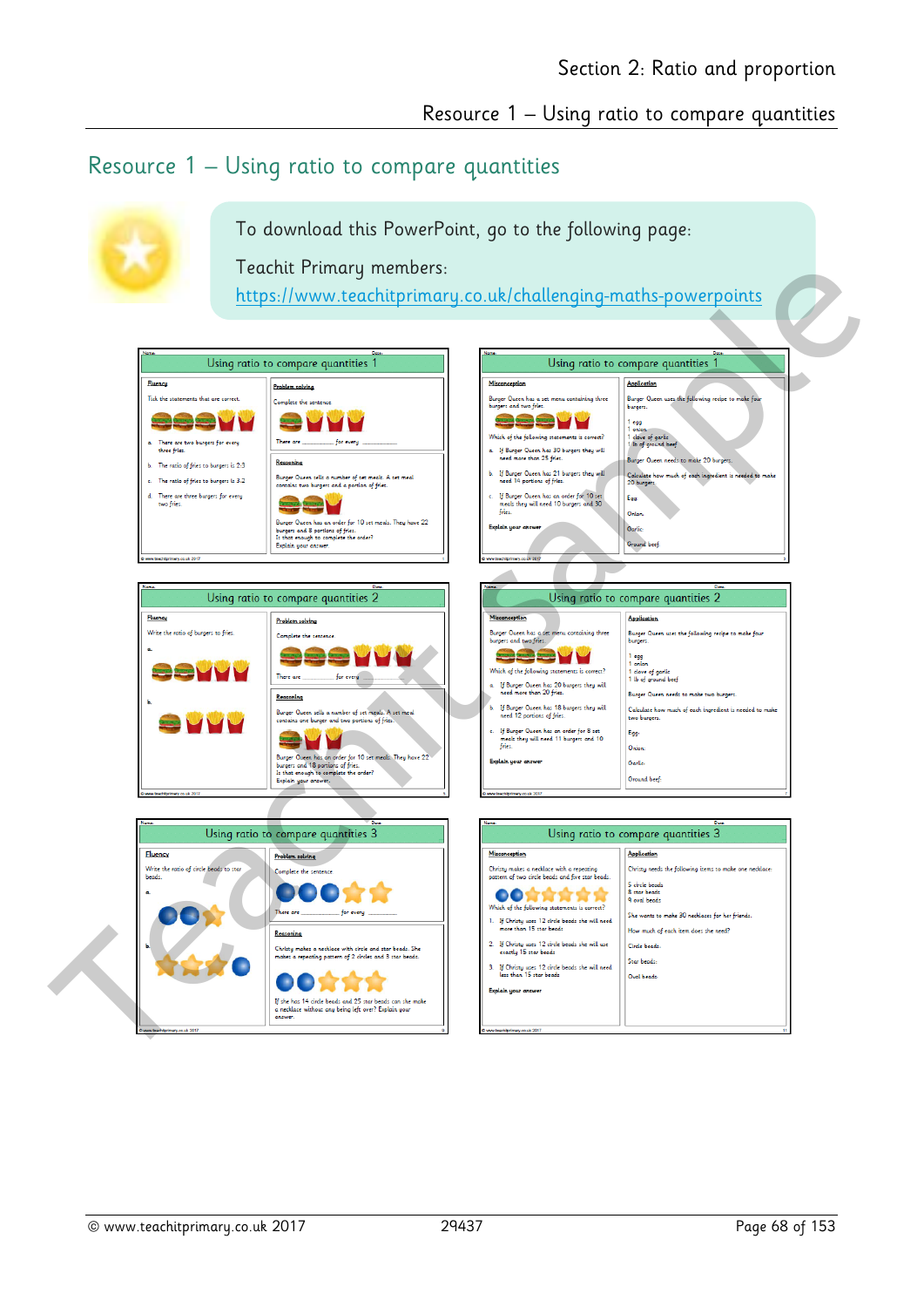Christy needs the following items to make ten necklace

Resource 1 – Using ratio to compare quantities

Using ratio to compare quantities 4

App





| Nome.                                | Date:                                                                           |
|--------------------------------------|---------------------------------------------------------------------------------|
|                                      | Using ratio to compare quantities 5                                             |
| Fluency                              | Problem solving                                                                 |
| Simplify fully the following ratios: | Divide £72 in the ratio 5 : 4                                                   |
| a) 2.4.10                            |                                                                                 |
| b) 4.8.14                            |                                                                                 |
| $d = 10.20.25$                       |                                                                                 |
| $d)$ 16 : 20 : 36                    | Reasoning                                                                       |
| $-1$ 7.28.77                         | To make suet you need fat to flour in the ratio 1:3                             |
| 28.35.56<br>Đ                        | <b>FLOUR</b><br><b>FLOUR</b><br><b>FLOUR</b><br>虛<br>â<br>ä<br>Butte            |
|                                      | Jane has 180g of flour and 60g of fat.                                          |
|                                      | Does she have enough fat so there is no leftover flour?<br>Explain your answer. |
| C www.teachtprimary.co.uk 2017       | n                                                                               |

| Misconception                                                                                                                                                                                                                                                                                                                                                                             | <b>Application</b>                                                                                                                                                                                                                     |
|-------------------------------------------------------------------------------------------------------------------------------------------------------------------------------------------------------------------------------------------------------------------------------------------------------------------------------------------------------------------------------------------|----------------------------------------------------------------------------------------------------------------------------------------------------------------------------------------------------------------------------------------|
| Christy makes a necklace with a repeating<br>pattern of four circle beads and two star beads.<br>Which of the following statements is correct?<br>1. If Christy uses 12 circle beads she will need<br>more than 15 star beads<br>2. If Christy uses 12 circle beads she will use<br>exactly 15 star beads<br>3. If Christy uses 12 circle beads she will need<br>less than 15 star heads. | To make a fruit crumble you need one part butter to two<br>parts sugar to nine parts mixed fruit. The weight of the<br>super is 120a.<br>Find the weight of<br>a) Butter needed<br><b>b)</b> Mixed fruit<br>All the ingredients<br>e). |
| Explain your answer                                                                                                                                                                                                                                                                                                                                                                       | <b>SUGAR</b><br><b>FLOUR</b><br>ð.                                                                                                                                                                                                     |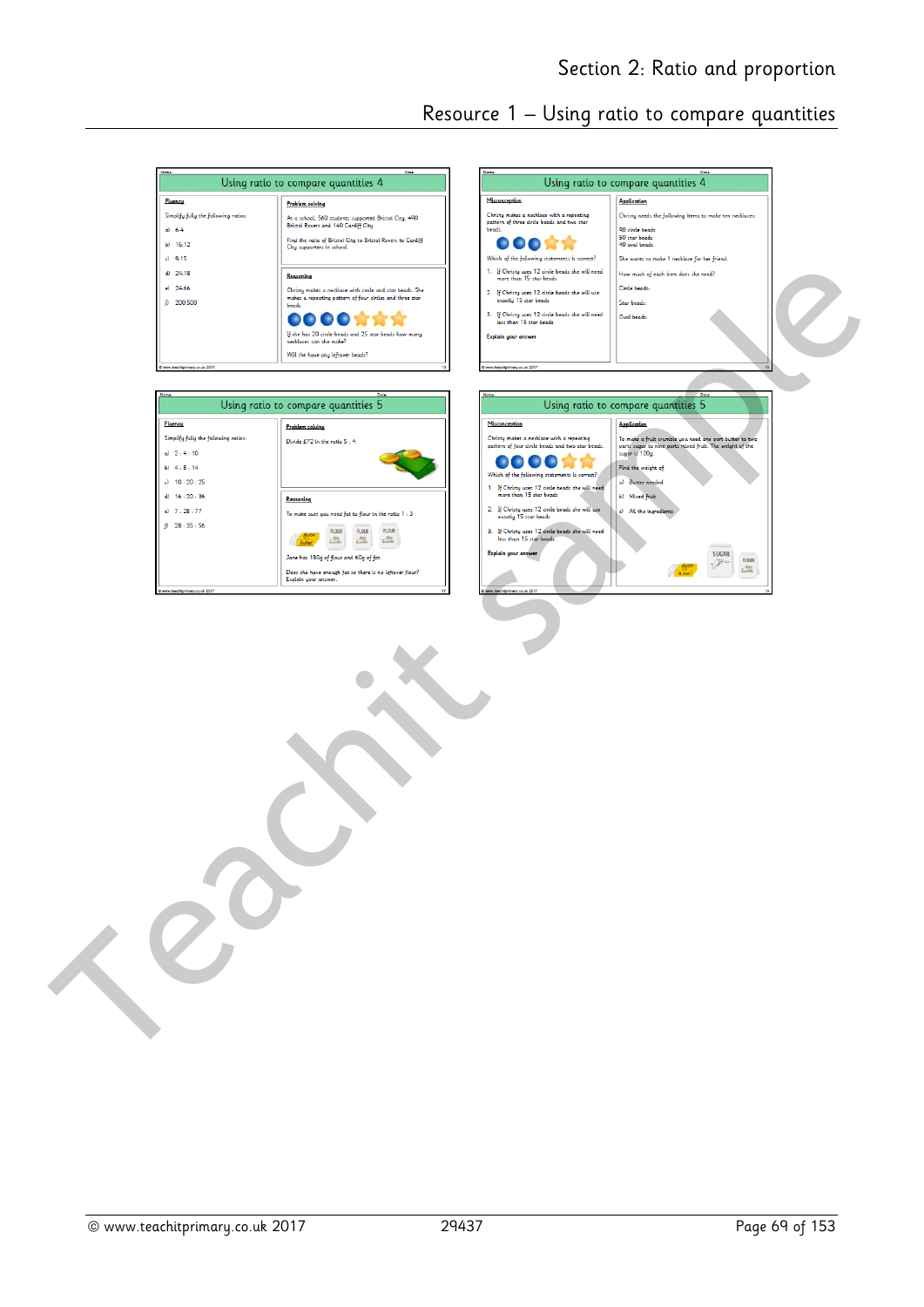## Resource 2 – Finding a scale factor and centre of enlargement

Date:...............

# Resource 2 - Finding a scale factor and centre of enlargement

When looking at enlargements you need a scale factor and a centre of enlargement.

Be clear which is the original shape (object) and which is the enlarged shape (image) - don't confuse the two!

## Points to consider:

- For it to be an enlargement, the shapes must look the same.
- Find the scale factor by comparing the lengths of the same sides.
- Find the centre of enlargement by drawing straight lines through similar points and  $\bullet$ seeing where they cross.
- Try with at least three different lengths and points to check for errors.

## Example 1

Shape P has been enlarged to give shape Q.

Find the scale factor and centre of enlargement.

#### You should notice:

The base and height of shape Q are twice that of shape P.

The lines through three sets of similar points cross at  $(0, 2)$ 

#### Answer:

P has been enlarged by scale factor 2, centre of enlargement (0, 2)

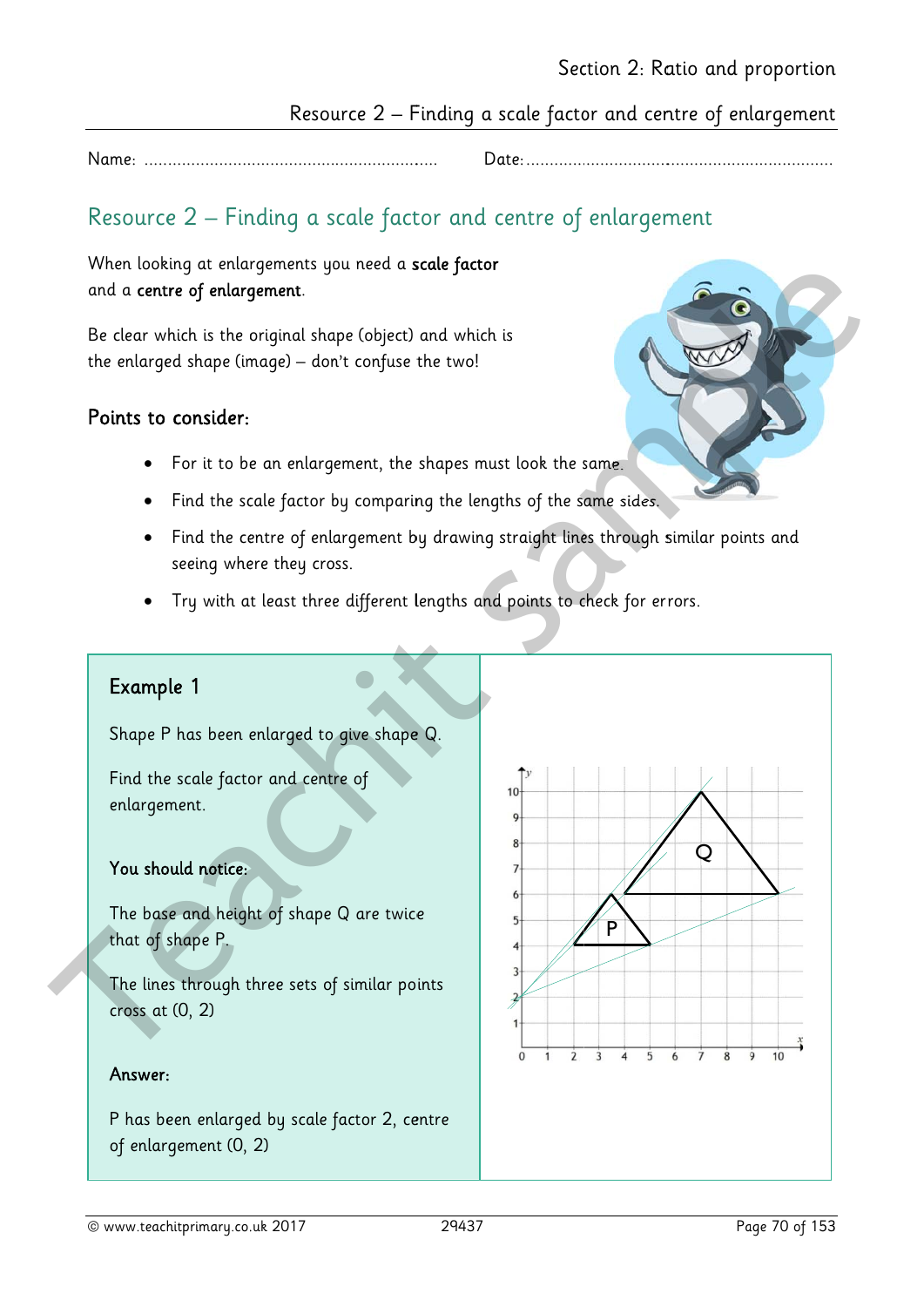Resource 2 – Finding a scale factor and centre of enlargement

Name: ............................................................... Date: ..................................................................

# Resource 2 – Finding a scale factor and centre of enlargement

In each diagram, shape P has been enlarged to give shape Q. Find the scale factor and centre of enlargement for each.

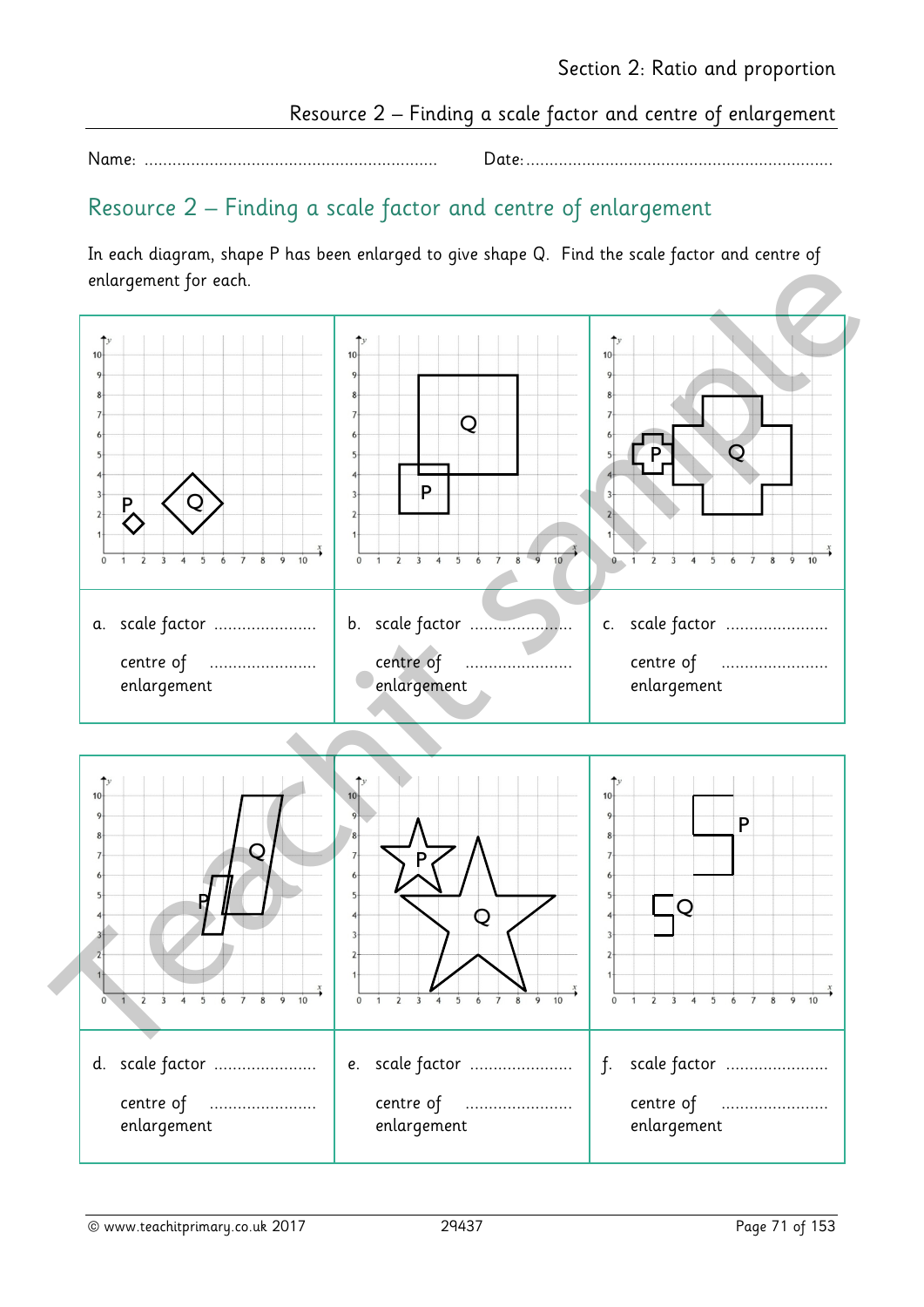## Resource 2 – Finding a scale factor and centre of enlargement

Date:...........................

## Resource 2 – Enlarging a shape by a given scale factor and centre of enlargement

#### When looking at enlargements you need a scale factor and a centre of enlargement.

Be clear which is the original shape (object) and which is the enlarged shape (image) - don't confuse the two!

#### Points to consider:

- Diagrams must always be drawn with a sharp pencil, and straight lines must be drawn with a ruler.
- Leave your construction lines visible as part of your answer.
- Some questions will tell you how to label your image:
	- 'Enlarge shape P and label the image  $Q$ .'
- If you are not told how to label your image, use the same letter(s) as the object followed by an apostrophe:
	- the image of A is labelled A'
	- the image of triangle ABC is labelled A'B'C'.

#### Example 1

Enlarge shape A by scale factor 2, centre of enlargement  $(0, 0)$ .

#### You should:

- 1. Plot the centre of enlargement.
- 2. Draw a line from the centre of enlargement to one corner of the shape. Extend this line beyond the shape until it is twice as long (as we are using scale factor 2).
- 3. Repeat for two other corners on the shape.
- 4. Join up the corners to create the image and label it as  $A'$ .
- 5. Check your work by comparing the lengths of the sides. Is the height of the new shape twice the height of the original? Are the angles unchanged?

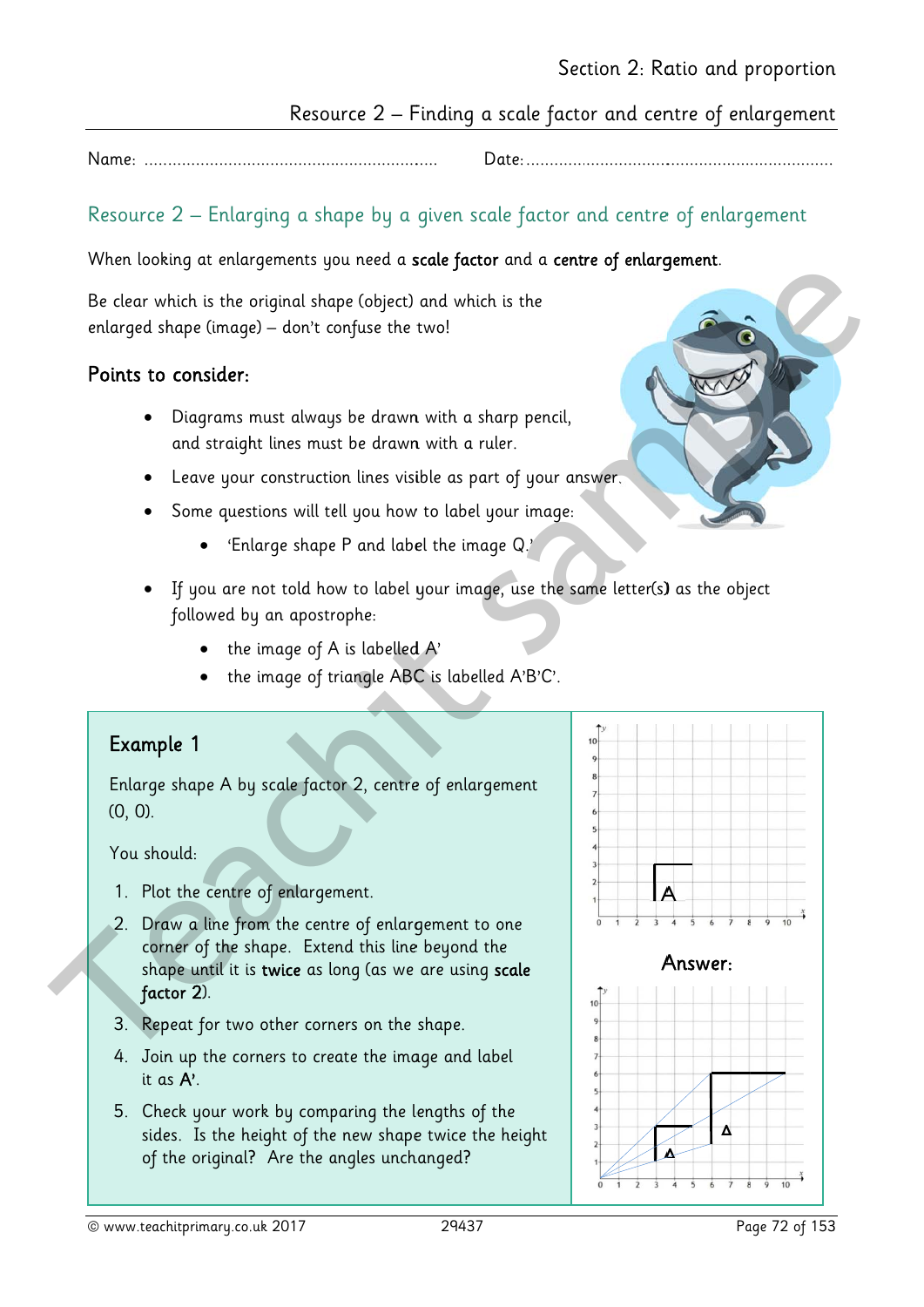Resource 2 – Finding a scale factor and centre of enlargement

Name: .............................................................. Date: ..................................................................

## Resource 2 – Enlarging a shape by a given scale factor and centre of enlargement

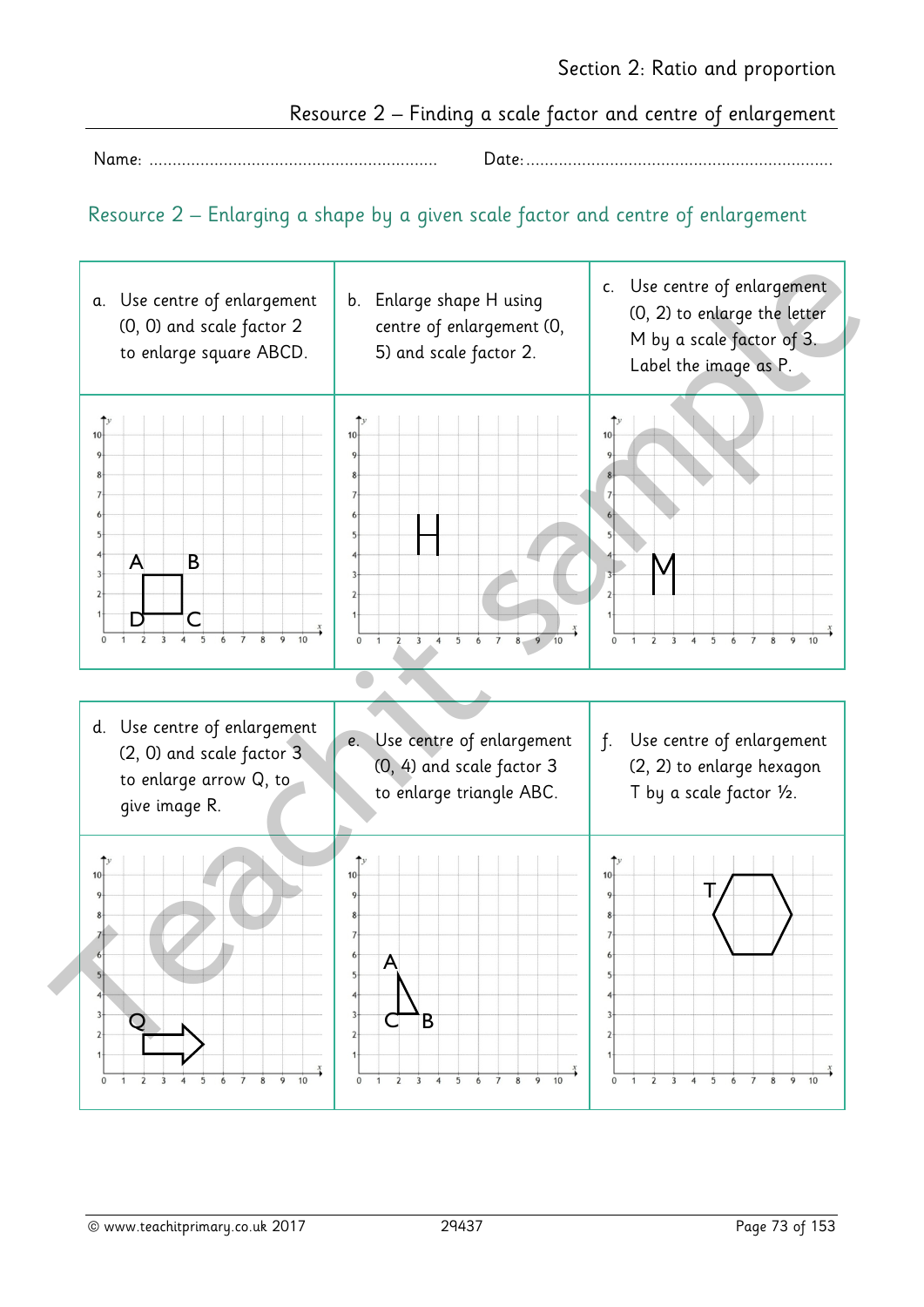# Resource 2 – Answers

#### Finding a scale factor and centre of enlargement:

- a. scale factor: 3 b. scale factor: 2
- c. scale factor: 3 d. scale factor: 2
- e. scale factor: 2 f. scale factor: 1/2
- centre of enlargement: (0, 1) centre of enlargement: (1, 0)
- centre of enlargement: (0, 5) centre of enlargement: (4, 2)
	- centre of enlargement: (0, 10) centre of enlargement: (0, 0)

#### Enlarging a shape by a given scale factor and centre of enlargement:

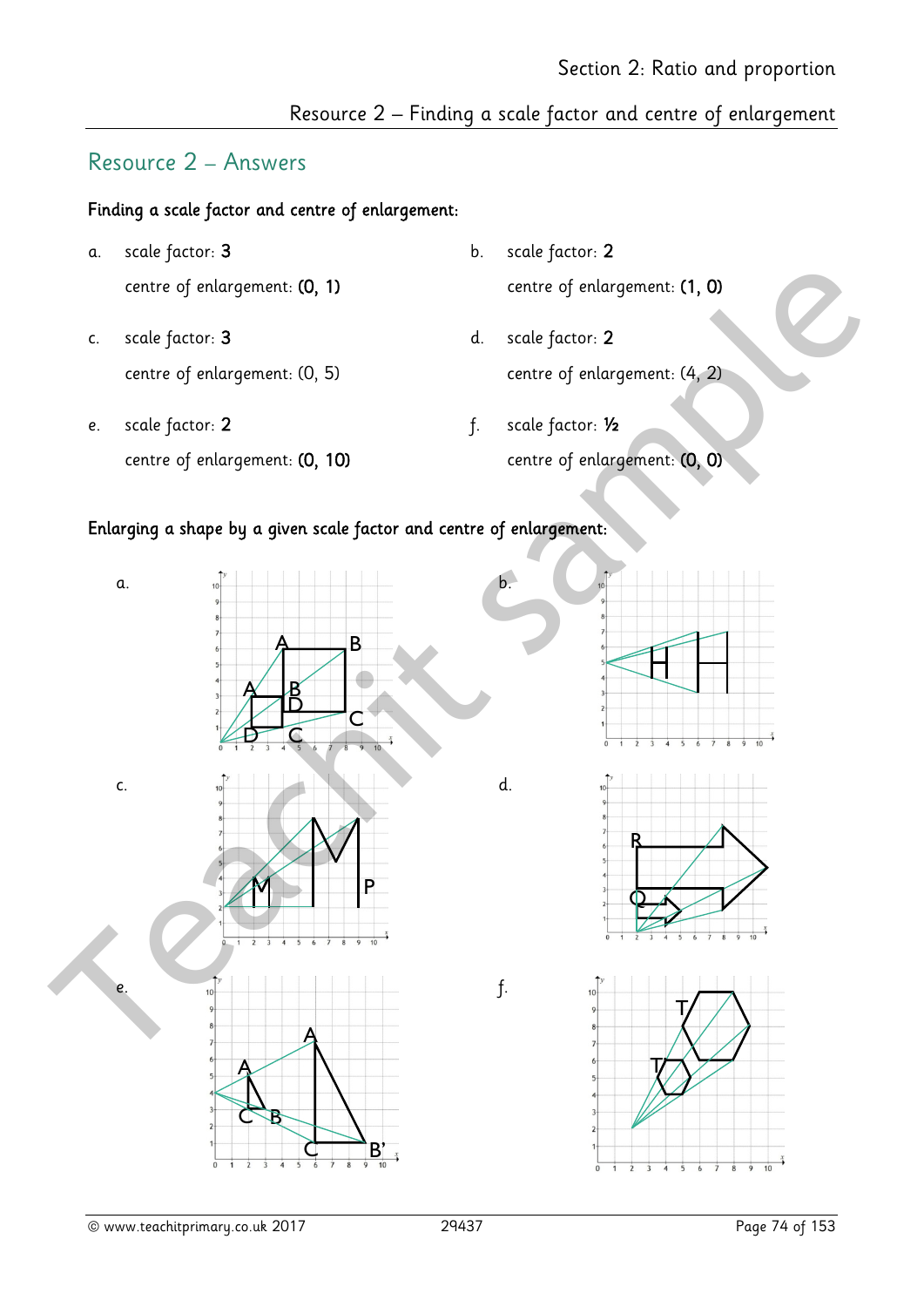Resource 3 – Ratio code breaker

Name: ............................................................... Date: ..................................................................

# Resource 3 – Ratio code breaker

Find the highest common factor of the numbers in each ratio to find the ratio in its simplest form.

| $\overline{\phantom{a}}$ $\overline{\phantom{a}}$ | 8:10  | M              | 21:15 |
|---------------------------------------------------|-------|----------------|-------|
| B                                                 | 24:3  | $\mathsf{N}$   | 5:15  |
| $\mathsf{C}$                                      | 21:9  | $\overline{O}$ | 6:12  |
| D                                                 | 6:16  | P              | 12:28 |
| E                                                 | 12:20 | $\mathsf{R}$   | 18:3  |
| $\mathbf I$                                       | 4:6   | $\mathsf{S}$   | 40:24 |
| $\mathbf J$                                       | 14:7  | T              | 8:6   |
| $\sf K$                                           | 30:3  | U              | 15:10 |
|                                                   | 4:36  |                | 25:35 |

|                |       | each ratio to fina the ratio in its simplest form. |
|----------------|-------|----------------------------------------------------|
| $\overline{M}$ | 21:15 |                                                    |
| $\overline{N}$ | 5:15  |                                                    |
| $\circ$        | 6:12  |                                                    |
| $\mathsf{P}$   | 12:28 |                                                    |
| ${\sf R}$      | 18:3  |                                                    |
| $\mathsf{S}$   | 40:24 |                                                    |
| $\top$         | 8:6   |                                                    |
| U              | 15:10 |                                                    |
|                | 25:35 |                                                    |
|                |       |                                                    |

| .   | .   | .   | .   | $\cdots$ . | .   | .   | .   | .   |     |
|-----|-----|-----|-----|------------|-----|-----|-----|-----|-----|
| 2:1 | 3:2 | 5:3 | 4:3 | 2:3        | 1:3 | 4:3 | 2:3 | 7:5 | 8:1 |
| .   | .   |     | .   | .          | .   | .   | .   | .   | .   |
| 3:5 | 6:1 | 1:9 | 4:5 | 10:1       | 3:5 | 7:5 | 4:5 | 3:8 | 1:2 |
| .   |     | .   | .   | .          | .   | .   | .   |     | .   |
| 1:3 | 1:3 | 4:5 | 8:1 | 1:2        | 8:1 | 7:5 | 4:5 | 6:1 | 1:9 |
|     |     | .   | .   | .          | .   | .   | .   | .   |     |
|     | 3:5 | 5:7 | 3:7 | 6:1        | 2:3 | 1:3 | 7:3 | 3:5 |     |

Who are the four singers?